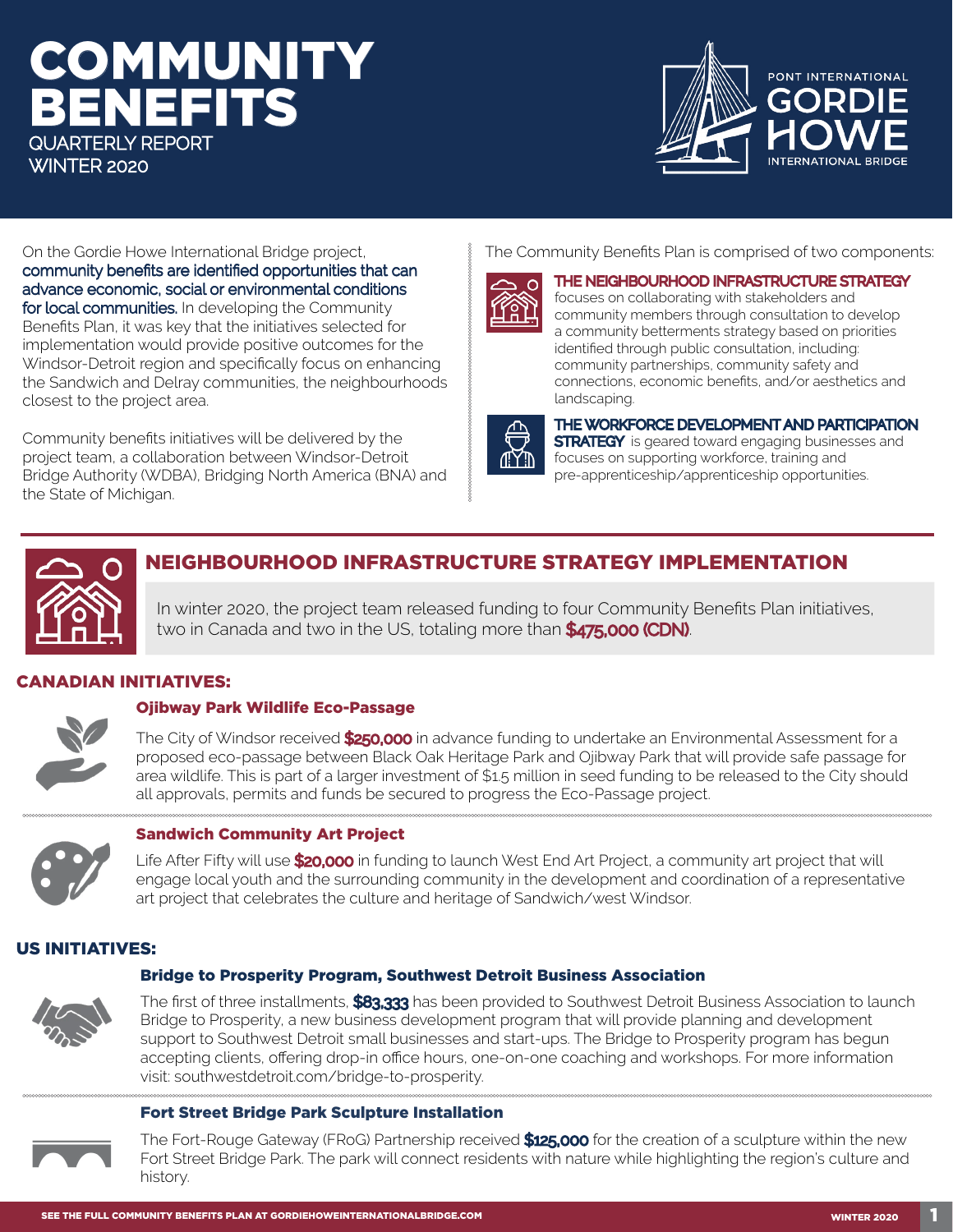

#### BENEFITING COMMUNITIES THROUGH THE COMMUNITY ORGANIZATION INVESTMENT INITIATIVE

The Canadian and US Neighbourhood Infrastructure Strategies each include an annual investment of **\$50,000 (CDN)** for community organizations serving Sandwich/west Windsor and Delray/Southwest Detroit residents.

In November 2019, a call went out for proposals for projects that would benefit these communities. Sixty applications were received, almost evenly split between Canada and the US.

Eligible applications were reviewed by the Local Community Group (see page 4). Their recommendations were presented to the Community Benefits Committee comprised of senior representatives from WDBA, BNA, and the State of Michigan who determined which projects to fund. Successful applicants will be notified in April and funding will be released in July 2020. This is the first installment of a five-year, \$500,000 (CDN) investment.

Stay tuned to hear about the exciting community initiatives funded through the 2020 Community Organization Investment.

#### NEIGHBOURHOOD INFRASTRUCTURE STRATEGY INITIATIVES UPCOMING

#### CANADIAN US

- Tree planting initiatives in Sandwich/west Windsor
- 2020 Sandwich Business Summit
- Annual investment to ProsperUS for programming specific to the Sandwich Community

- Tree planting initiatives in Delray/Southwest Detroit
- Donation of vans to community partners in Delray
- Funding for People's Community Service to support repairs at Delray House and youth programming

### WORKFORCE DEVELOPMENT AND PARTICIPATION STRATEGY HIGHLIGHTS AND ACCOMPLISHMENTS

FOR THE PERIOD SEPTEMBER 2018 TO DECEMBER 2019



To learn more about employment and procurement opportunities on the project visit GordieHoweInternationalBridge.com.

We wish to acknowledge that the land in Canada where the Gordie Howe International Bridge project will be constructed sits on Anishinaabe Territory. The Anishinaabeg in the Windsor area are known as the Three Fire Confederacy which consists of the Ojibwe, Odawa, and Potawatomi Nations. This land has also served as a place of refuge for the Huron/Wendat people.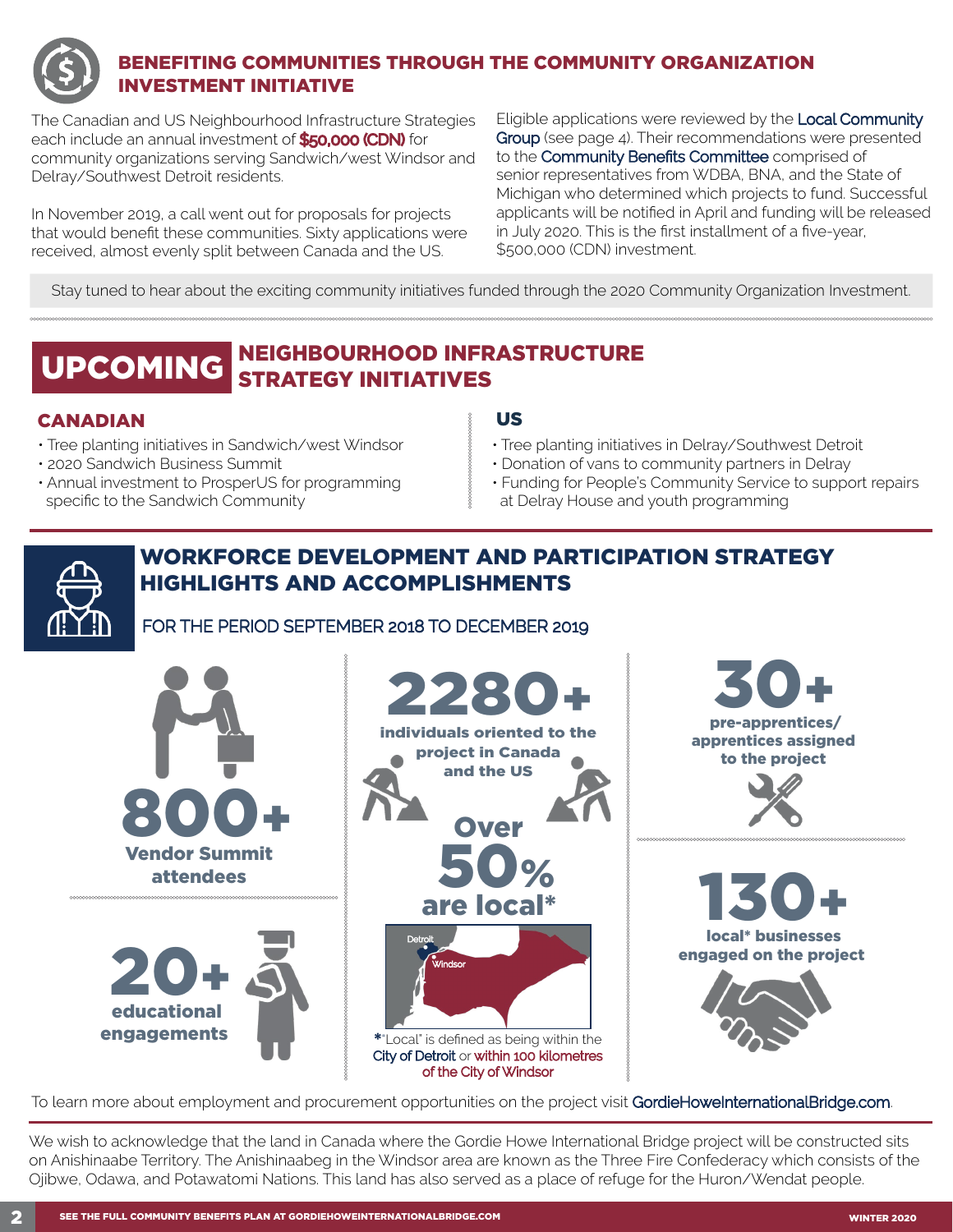#### WORKFORCE DEVELOPMENT AND PARTICIPATION STRATEGY BENEFITS

#### BENEFITING ECONOMIC DEVELOPMENT

The Community Benefits Plan includes commitments to support economic development through participation on the project by engaging:

- eligible local residents through training and employment opportunities, and
- local businesses through the procurement of goods and services.

During the reporting period the project team participated in:



Local engagement activities included:

- Michigan Department of Transportation Networking Symposium
- Michigan Hispanic Contractors Association Events
- Vendor Summits in Windsor and Detroit
- Windsor Essex Regional Chamber of Commerce Annual General Meeting



Bridge Jobs Tool Launch 2019

In August 2019, Workforce WindsorEssex launched the Bridge Jobs Tool. This user-friendly tool publicly tracks and shares Canadian job postings and project milestones related to the Gordie Howe International Bridge project. For more information visit: workforcewindsoressex.com/ bridge-jobs-tool.

#### BENEFITING VENDORS



Vendor Summits 2019



In November 2019 the project team hosted Vendor Summits in Windsor and Detroit to inform local businesses about project timing, upcoming contracting opportunities and the bid process. The events attracted more than 800 collective participants and included a presentation by BNA followed by networking breakout sessions.

Presentation highlights included:

- Design work will be heavy between 2019-2020
- The peak construction period, consisting of 70% of total construction hours, will be between 2021-2023
- Construction will predominantly engage Operators, Labourers, Ironworkers, Carpenters and Specialty Trades workers
- The construction schedule is 74 months
- Interested businesses can register on the project website to be considered for future procurement opportunities.

Similar events will continue to be held as the design-build period for the project progresses. For more information about current procurement packages out for tender or to see the full event presentation please visit the project website.

#### BENEFITING EDUCATION

Between September 2018 and December 2019 project representatives were out in the communities speaking to students of all ages about the Gordie Howe International Bridge project. During this time, 21 presentations were given within the Greater Detroit area and Windsor-Essex County, connecting with learners elementary-aged to those in continuing education. These events took place in classes, after-school programs and during special events.

To request a school presentation about the Gordie Howe International Bridge, please complete an outreach form on the 'Contact Us' tab of the website.



St. James WE-STEAM 2019